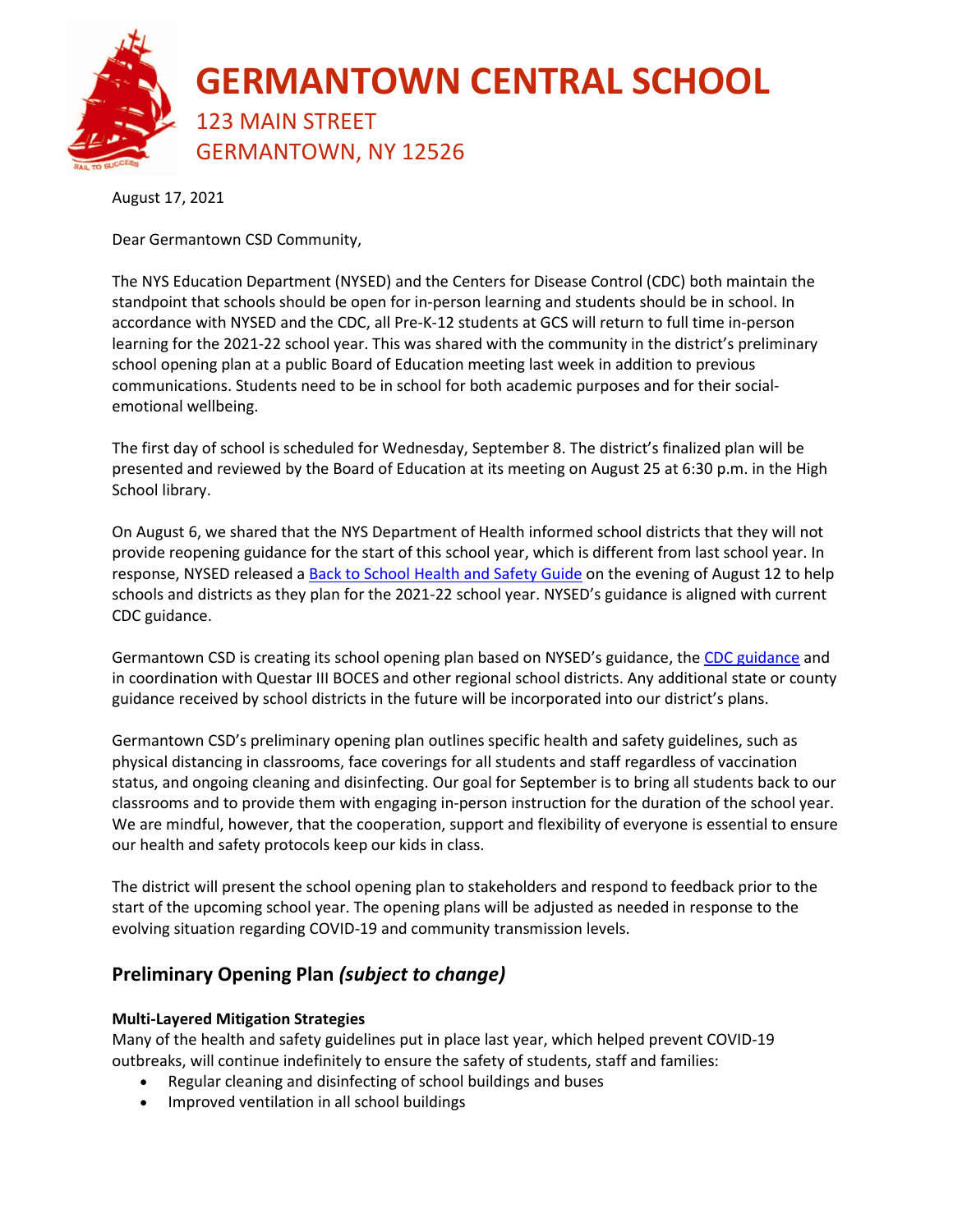

# **GERMANTOWN CENTRAL SCHOOL**

### 123 MAIN STREET GERMANTOWN, NY 12526

- Wash hands often with soap and water. If soap and water are not readily available, use a hand sanitizer that contains at least 60% alcohol.
- Respiratory etiquette: cough or sneeze into your mask, use a tissue or the inside of your elbow
- Stay home when sick and call your family physician
- Potential surveillance and point-of-care testing of students and staff in schools

#### **Face Coverings**

In accordance with CDC and NYSED guidance, face masks covering both the mouth and nose will be required for all students, staff and visitors inside schools and on school buses regardless of vaccination status. Masks will be optional when outdoors on school property. Students will be provided mask breaks when seated in class and socially distanced.

#### *\*CDC guidance also indicates that in the K-12 indoor classroom setting, the close contact definition excludes students who were within 3 to 6 feet of an infected student if both the infected student and the exposed student correctly and consistently wore well-fitting masks the entire time.*

Given this guidance from the CDC, the district anticipates that fewer students will likely be quarantined by adhering to the recommendation to require mask wearing in our schools regardless of vaccination status.

#### **Social Distancing**

Our schools will maintain at least three feet of physical distance between students within classrooms. The district can comply with this guidance while fully accommodating all students for instruction.

#### **Transportation**

All students and staff must wear face masks while riding on a school bus regardless of vaccination status. CDC guidelines permit buses to operate at full capacity. Windows and roof hatches will be open to increase ventilation on the bus. Cleaning and disinfecting will continue following each bus run daily. All students will be placed on a bus route for the upcoming school year. However, if parents plan on driving their children to and/or from school, they are asked to please inform the district office to assist with our planning. Please call 518-537-6281 or email Transportation Supervisor Diane Palazzo at [dpalazzo@germantowncsd.org.](mailto:dpalazzo@germantowncsd.org)

#### **Cafeteria**

Appropriate physical distancing will be maintained in cafeterias and eating areas to provide necessary meals to all students in attendance. Seating arrangements for students are being made to ensure as much physical distancing as possible within space constraints. Layered mitigation protocols will include hand washing or hand sanitizer before and after meals; limiting mask removal to the duration of eating and drinking; cleaning and disinfecting between lunch periods; and providing increased ventilation of seating areas.

#### **Athletics**

Interscholastic sports will be offered to students this fall. In accordance with CDC guidelines, it is recommended that schools currently located in regions classified as a "high" transmission zone must either cancel higher risk sports or ensure that all students participating in higher risk athletic teams are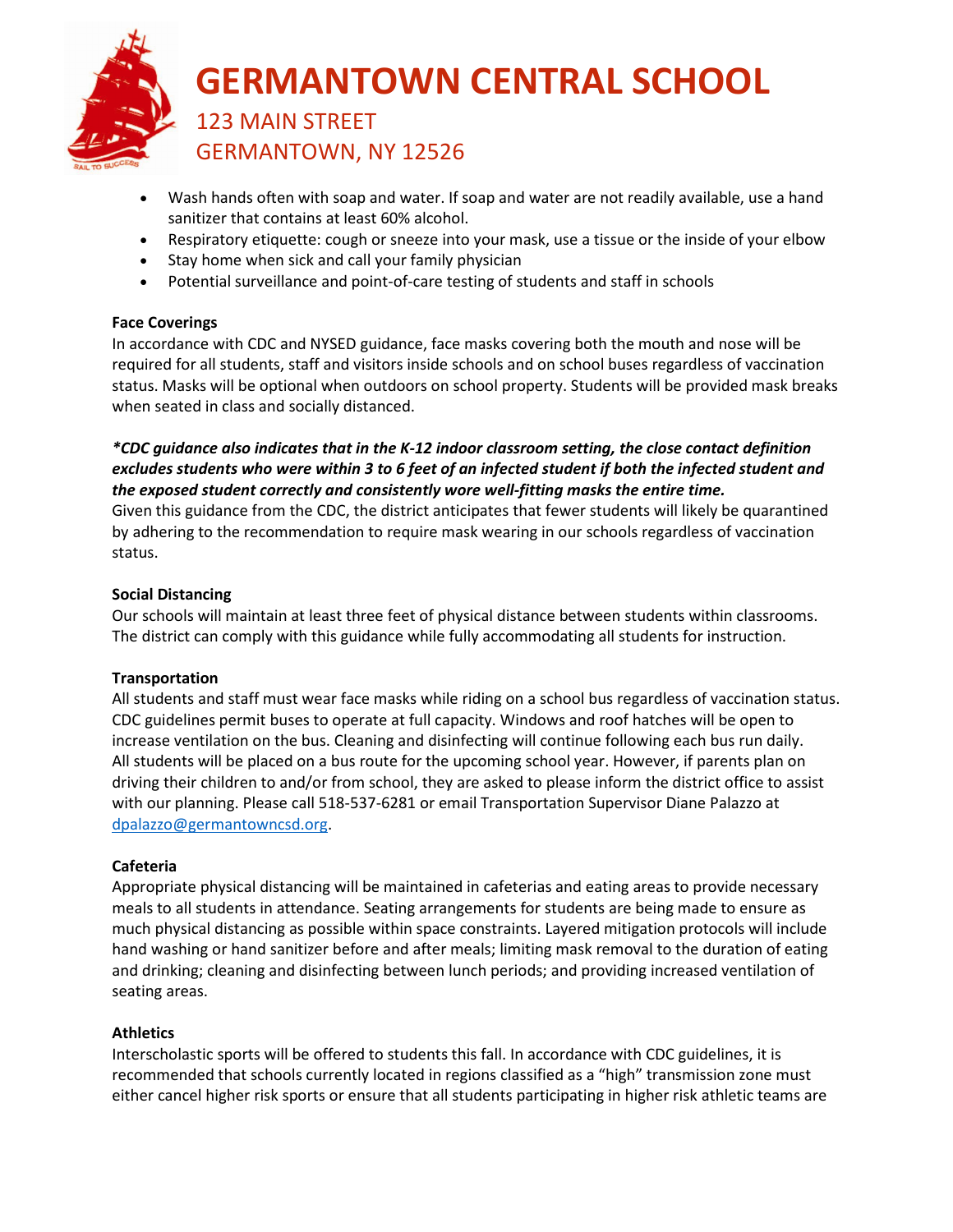

## **GERMANTOWN CENTRAL SCHOOL** 123 MAIN STREET

GERMANTOWN, NY 12526

fully vaccinated. For the fall season, this requirement affects participants in volleyball. The district is conferring with other schools within our league and the NYS Public High School Athletic Association to examine this requirement. Parents of all students including those registered for interscholastic athletics are encouraged to consider vaccination in consultation with your child's primary care provider. The district is also reviewing requirements to implement a surveillance testing program of student athletes among other students in accordance with CDC recommendations. Parent/Guardian consent for testing of students is required in all cases.

#### **Music**

Band and chorus will continue to maintain the six-feet social distancing of students during instruction. Wind and brass instrumental instruction will make use of bell covers for instruments to prevent aerosol spread, similar to the end of last school year. Outdoor instruction will be considered as weather permits.

#### **Physical Education**

When indoors, students should maintain six feet social distancing during physical education instruction. Physical education teachers will prioritize outdoor activities as weather permits.

#### **Classroom Desk Cleaning**

In accordance with CDC recommendations, in general, cleaning once a day is sufficient to remove potential viruses that may be on surfaces. Daily disinfecting removes any remaining germs on surfaces, which further reduces any risk of spreading infection. Classroom desks will not need to be disinfected after each period. Surfaces will be cleaned and disinfected daily by custodial staff. High touch surfaces will be given additional cleaning and disinfecting.

#### **Lockers**

Students will be allowed to use lockers during the school day.

#### **Contact Tracing/Quarantine**

The district is discussing contact tracing and quarantine protocols with the Questar III BOCES Health and Safety team and the Columbia County Health Department. More details are expected on the contact tracing and quarantine requirements in the near future.

#### **Testing**

The district is working with Questar III BOCES, other schools and the Columbia County Health Department to develop and implement a voluntary COVID-19 testing program for students and staff. More details will be released about the testing program(s).

#### **School Events**

The Germantown CSD is committed to restoring as many in-person school events as possible this school year including welcome back events, open houses, parent-teacher conferences, etc. Face masks would be required for any indoor events, and they would be optional for outdoor events.